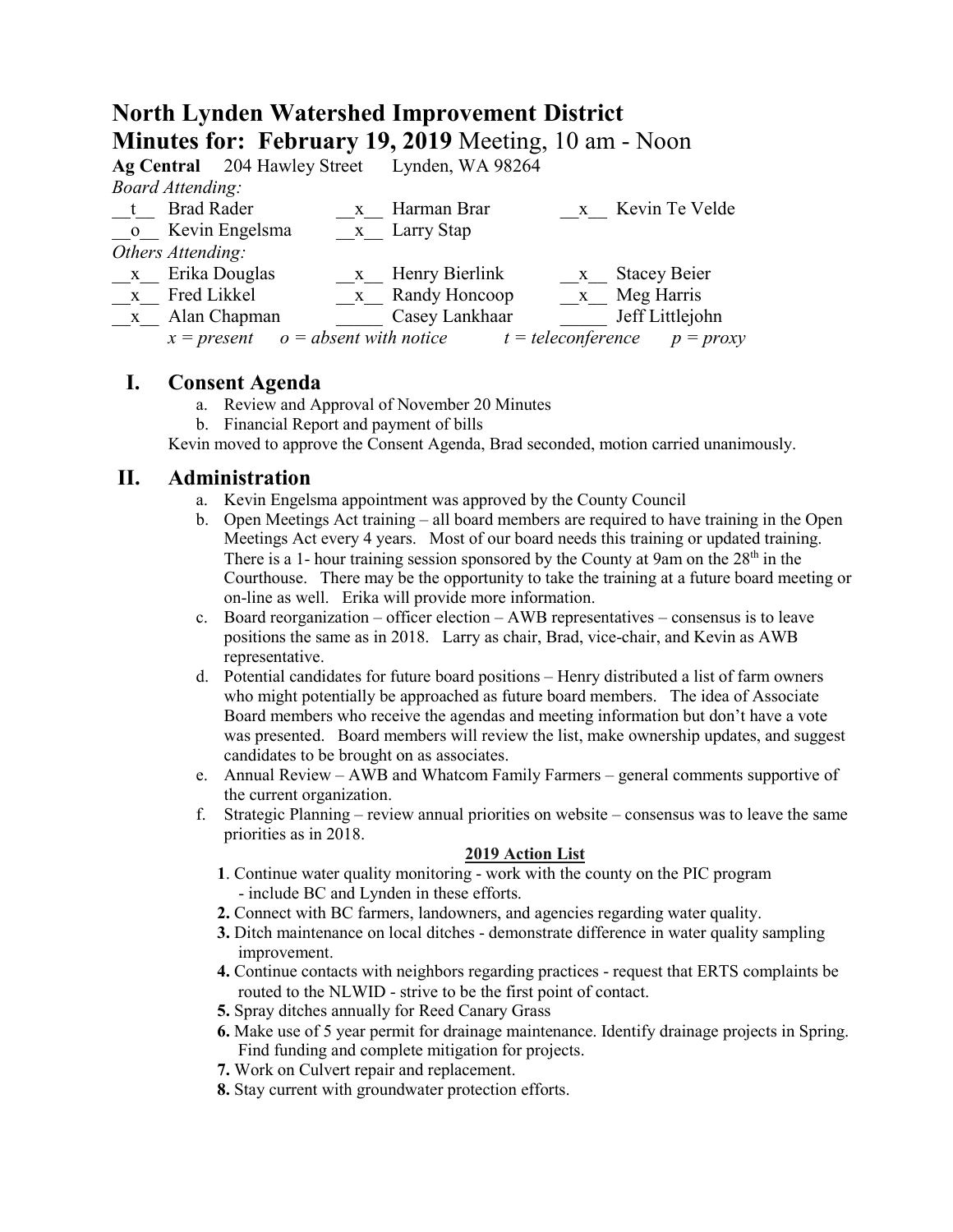# **III. Ag Water Board/Water Supply**

- a. Drainage Based Management Henry reported that:
	- We expect Ecology funding not yet approved but a solid chance
	- Puget Sound Partnership Near Term Action funding possible through the Water Supply Plan project.
	- One of the elements in the WRIA #1 5-year Action Plan which the Management Board is beginning to implement.
	- Meeting to set up where, when, and how DBM occurs
		- o Likely beginning in Drayton, Bertrand
		- o Establish a Core Group that works together in each drainage 2 WID, 2 County, 2 Tribe, PUD, WDFW, DOE.
		- o Fred and Henry are the likely WID representatives with WID Board members working closely with them when DBM is occurring within the respective WID.
- b. Watershed Management Board and Planning Unit update
	- PU continuing to work on update to 2005 Plan
	- Management Board returning to implementing 5-year workplan
- c. Legislative update Fred noted there were not many bills of concern introduced in the Legislature that affect ag. There was some discussion of a water right Adjudication in the Nooksack but that doesn't seem to be going anywhere. Labor issues were the most concerning as a bill to make farmers pay additional fees for H2A workers has been progressing.

### **IV. Drainage/Habitat**

a. Lynden – Larry met with Steve Banham to discuss the Pepin Creek realignment project. It appears the Double Ditch/Badger culverts will need to be replaced. There remains a lot of uncertainty in how to best manage the water.

### **V. Water Quality**

- a. Landowner letter a letter alerting landowners to water quality concerns went our early this month. All the WIDs sent similar letters. Fred reviewed a presentation from WSDA where practices of concern were quite obviously present.
- b. Monitoring Results Meg and Erika reviewed the latest data. Numbers were generally good but there were some high counts coming across the border in November and December. Enforcement is getting stronger in BC although violators are still far less accountable than they are in WA.
- c. Portage Bay Erika reported that the spring closures (April June) have been lifted but DOH is still watching closely as they are not yet convinced that the good numbers of the past years are sustainable.
- d. PIC Erika noted that the PIC program is very open to ideas on how they can advocate for farmer tools that would help water quality. Storage was discussed as the prime issue. Sediment management also was brought up.
- e. DNA source tracking project report CD still looking for sampling sites, wildlife
- f. ZAPs Meg reported that 6 stations are in place and truthing the data is still underway. The mobile unit idea is also being tried and determined if it can provide accurate data.
- g. Ecology Nitrate monitoring project Fred selected portions of an Ecology presentation was reviewed. Ecology is hoping for WID cooperation on locating several wells along the border that they could monitor for several years. The WID was Ok with the idea and asked Fred to keep working with Ecology to locate the best wells. They want to be sure that proper agreements are reached with landowners that minimize the risks of having the data work against the landowner.